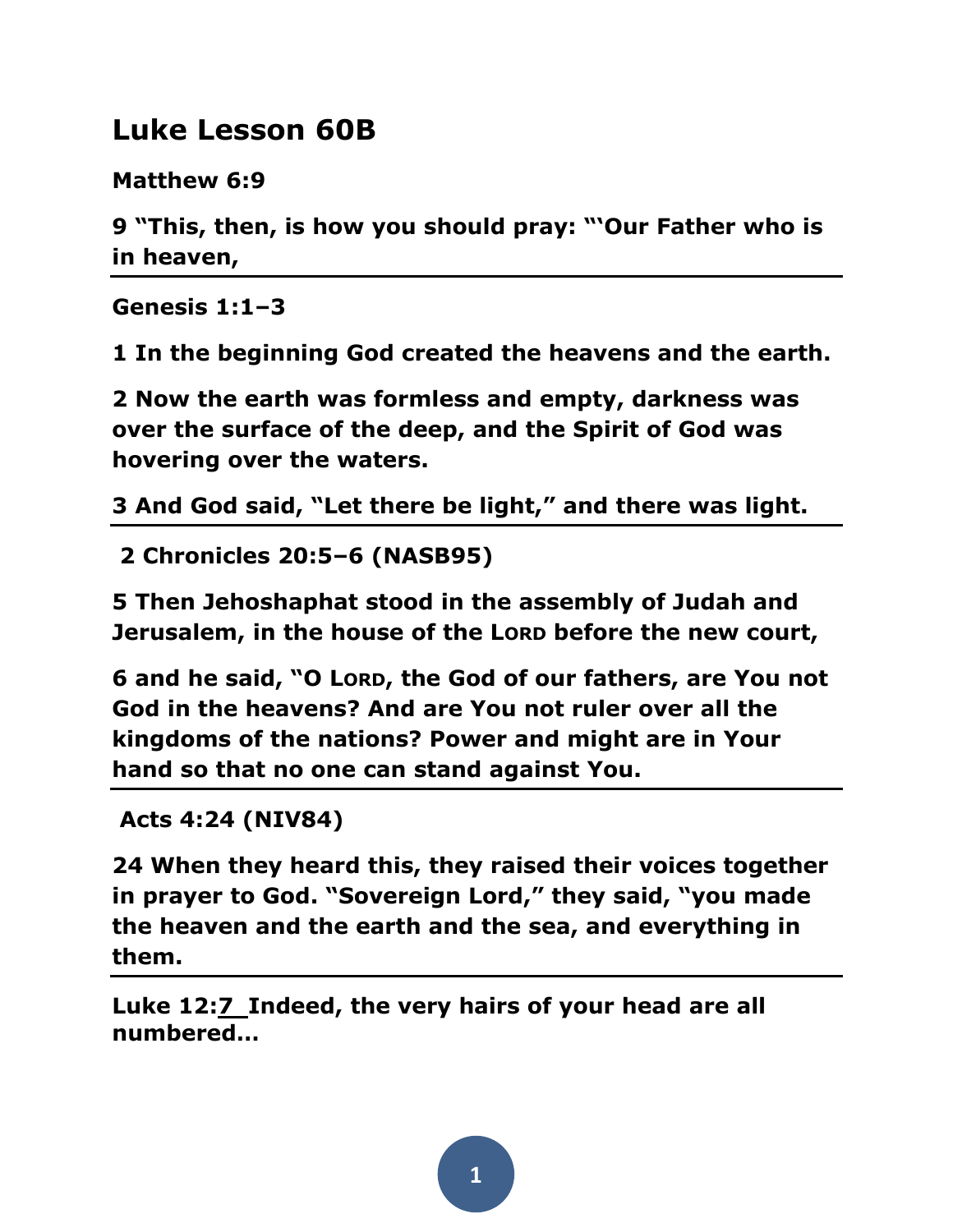**Psalm 139:13 For You formed my inward parts; You wove me in my mother's womb.**

**Jeremiah 1:5 "I knew you before I formed you in your mother's womb. Before you were born I set you apart and appointed you as my prophet to the nations."**

**Matthew 6:9** 

**9 "This, then, is how you should pray: "'Our Father in heaven, hallowed be your name,** 

**\_\_\_\_\_\_\_\_\_\_\_\_\_\_\_\_\_\_\_\_\_\_\_\_\_\_\_\_\_\_\_\_\_\_\_\_\_\_\_**

**Revelation 4:1–4 (NASB95)**

**1 After these things I looked, and behold, a door standing open in heaven, and the first voice which I had heard, like the sound of a trumpet speaking with me, said, "Come up here, and I will show you what must take place after these things."** 

**2 Immediately I was in the Spirit; and behold, a throne was standing in heaven, and One sitting on the throne.** 

**3 And He who was sitting was like a jasper stone and a sardius in appearance; and there was a rainbow around the throne, like an emerald in appearance.** 

**4 Around the throne were twenty-four thrones; and upon the thrones I saw twenty-four elders sitting, clothed in white garments, and golden crowns on their heads.** 

**Matthew 6:10 Your kingdom come,**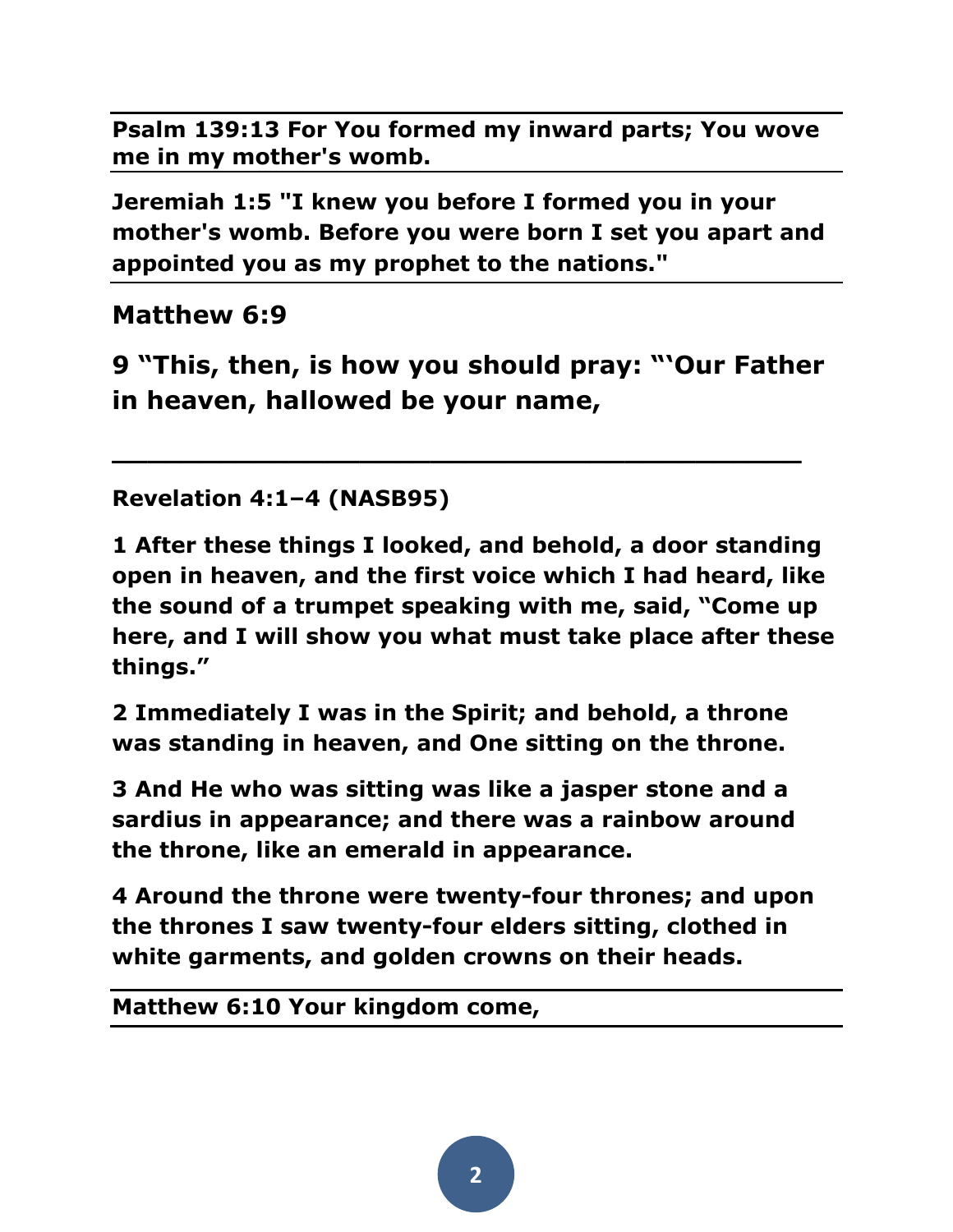**1 John 5:19** 

**19 We know that we are children of God, and that the whole world is under the control of the evil one.** 

## **Acts 26:18**

**18 to open their eyes so that they may turn from darkness to light and from the dominion of Satan to God, that they may receive forgiveness of sins and an inheritance among those who have been sanctified by faith in Me.'**

```
Galatians 5:19–21 (NLT)
```
**19 When you follow the desires of your sinful nature, the results are very clear: sexual immorality, impurity, lustful pleasures,** 

**20 idolatry, sorcery, hostility, quarreling, jealousy, outbursts of anger, selfish ambition, dissension, division,** 

**21 envy, drunkenness, wild parties, and other sins like these. Let me tell you again, as I have before, that anyone living that sort of life will not inherit the Kingdom of God.** 

**Galatians 5:22-23**

**22 But the Holy Spirit produces this kind of fruit in our lives: love, joy, peace, patience, kindness, goodness, faithfulness,** 

**23 gentleness, and self-control. There is no law against these things!** 

**Revelation 20:10 (NASB95)**

**10 And the devil who deceived them was thrown into the lake of fire and brimstone, where the beast and the false**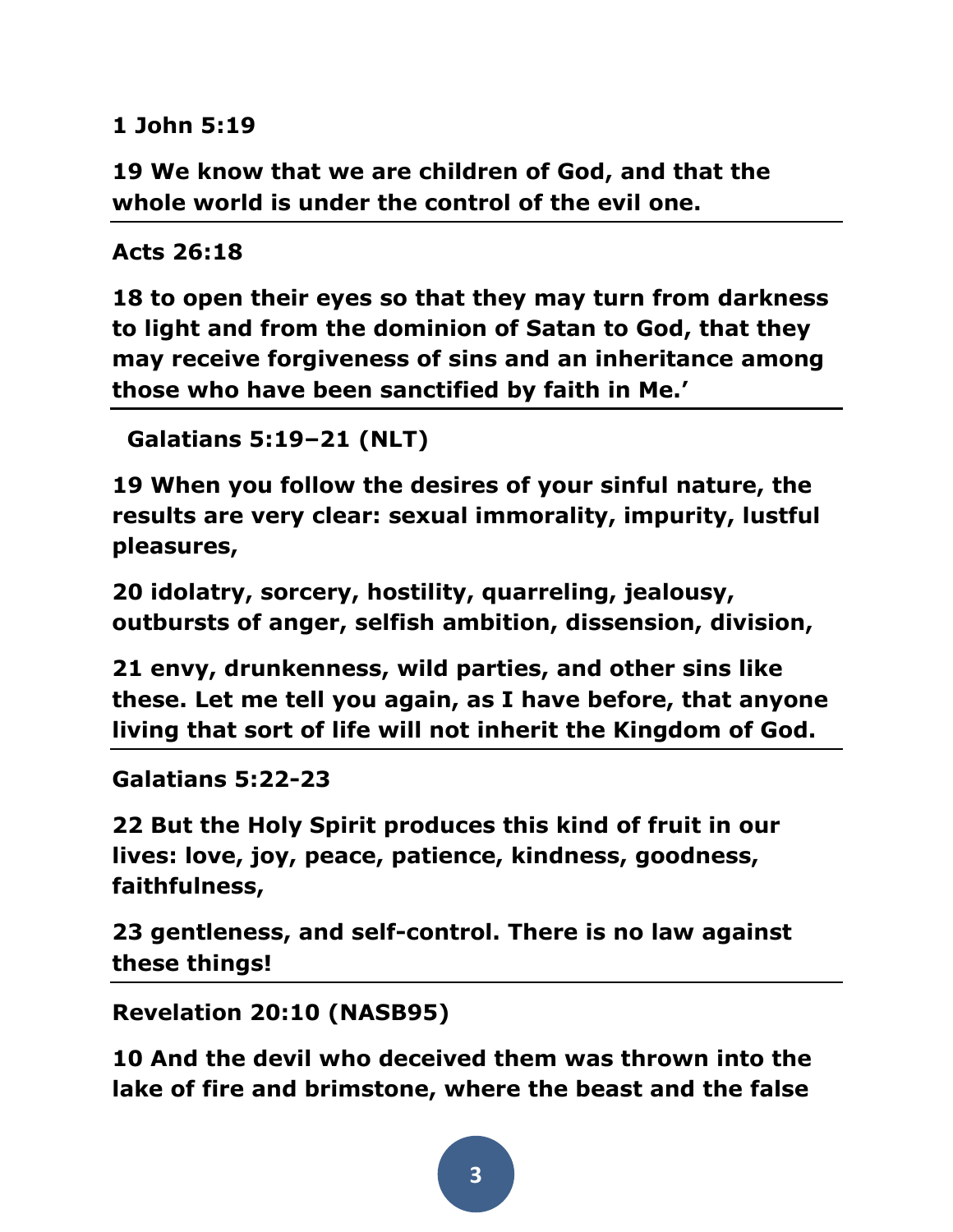**prophet are also; and they will be tormented day and night forever and ever.** 

```
Matthew 4:8–9 (NASB95)
```
**8 Again, the devil took Him to a very high mountain and showed Him all the kingdoms of the world and their glory;** 

**9 and he said to Him, "All these things I will give You, if You fall down and worship me."** 

## **2 Corinthians 4:3–4 (NASB95)**

**3 And even if our gospel is veiled, it is veiled to those who are perishing,** 

**4 in whose case the god of this world has blinded the minds of the unbelieving so that they might not see the light of the gospel of the glory of Christ, who is the image of God.** 

**Colossians 1:13–14 (AMP)**

**13 [The Father] has delivered and drawn us to Himself out of the control and the dominion of darkness and has transferred us into the kingdom of the Son of His love,** 

**14 In Whom we have our redemption through His blood, [which means] the forgiveness of our sins.** 

**Matthew 6:33**

**33 "But seek first His kingdom and His righteousness, and all these things will be added to you.**

**Luke 11:3 'Give us each day our daily bread.**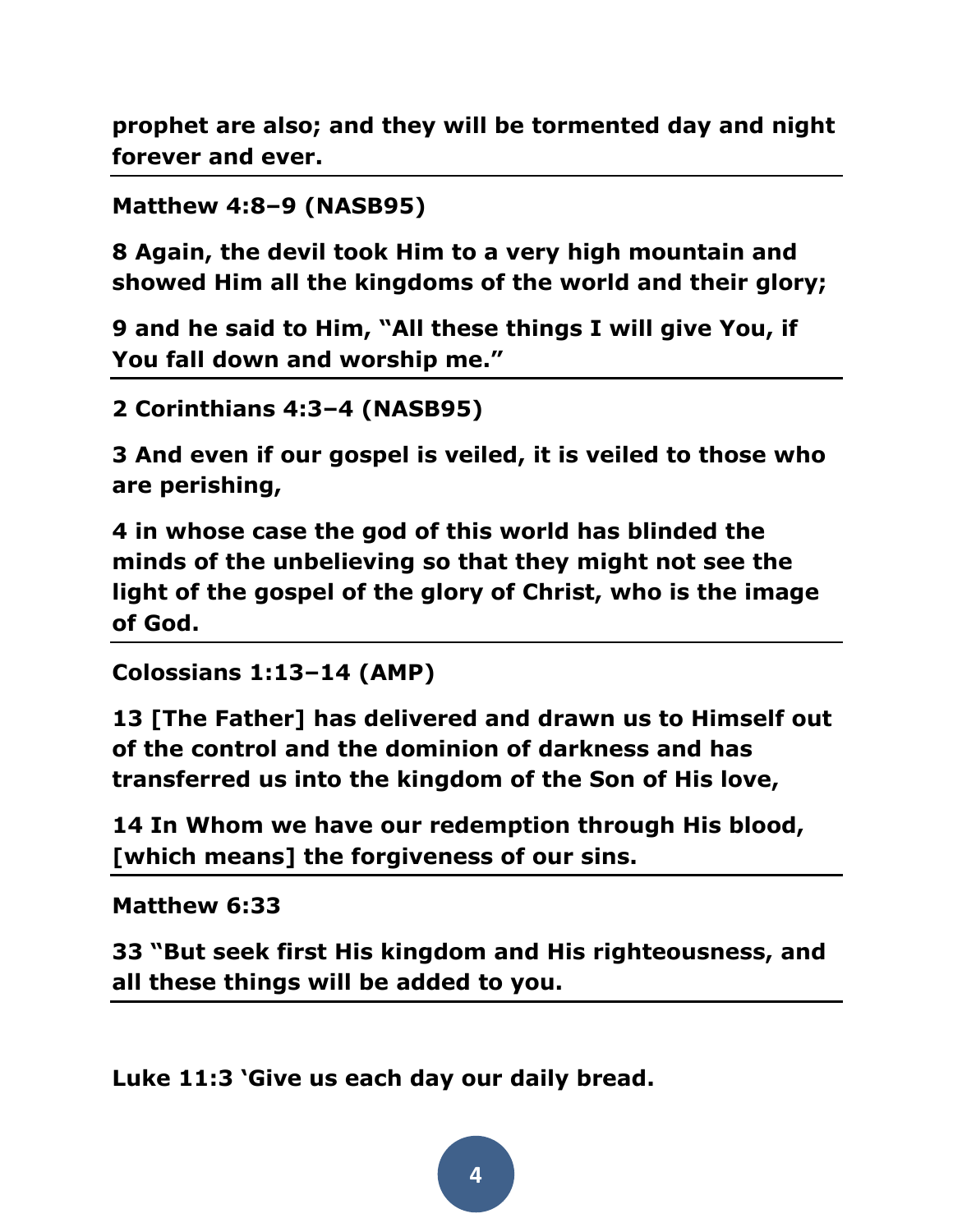**I don't know about tomorrow, I just live from day to day. I don't borrow from its sunshine, For its skies may turn to gray. I don't worry o'er the future, For I know what Jesus said And today I'll walk beside him, For he knows what is ahead. Many things about tomorrow, I don't seem to understand But I know who holds tomorrow And I know he holds my hand**

**12 Forgive us our debts, as we also have forgiven our debtors.** 

**\_\_\_\_\_\_\_\_\_\_\_\_\_\_\_\_\_\_\_\_\_\_\_\_\_\_\_\_\_\_\_\_\_\_\_\_\_\_\_\_\_\_\_\_\_\_**

## **R. T Kendall – Total Forgiveness**

**When we are bitter, we delude ourselves into thinking that those who hurt us are more likely to be punished as long as we are set on revenge. We are afraid to let go of those feelings. After all, if we don't make plans to see that justice is done, how will justice be done? We make ourselves believe that it is up to us to keep the offense alive. Total Forgiveness page 5 R.T. Kendall**

**Ephesians 4:31-32 Let all bitterness and wrath and anger and clamor and slander be put away from you, along with all malice. Be kind to one another, tender-hearted, forgiving each other, just as God in Christ also has forgiven you.**